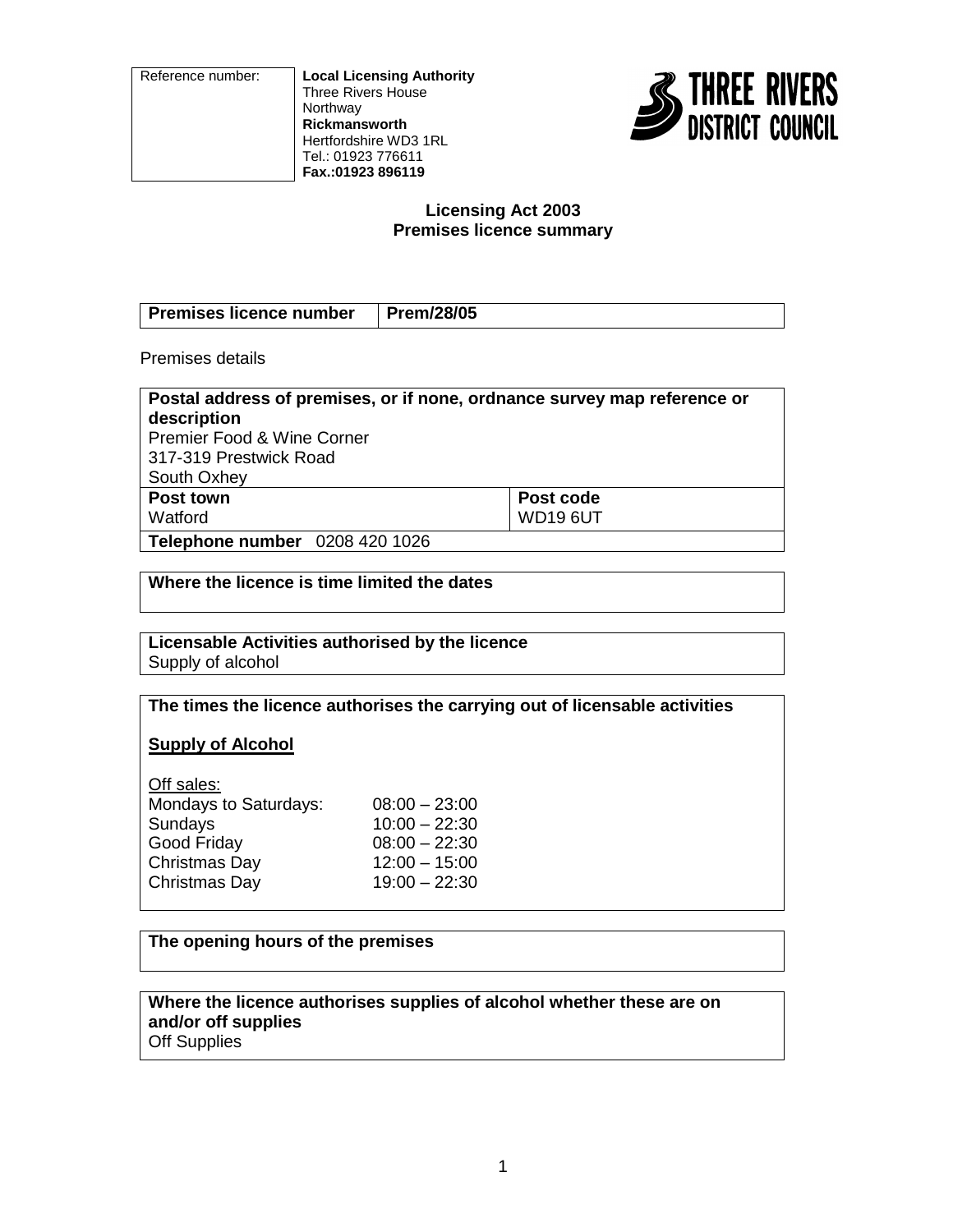**Name, (registered) address of holder of premises licence** Mr Jagdish Bhudia Premier Food & Wine Corner 317 – 319 Prestwick Road South Oxhey **Hertfordshire** WD19 6UT

**Registered number of holder, for example company number, charity number (where applicable)** None

**Name of designated premises supervisor where the premises licence authorises the supply of alcohol** Shashikant Patel

**State whether access to the premises by children is restricted or prohibited** Not Applicable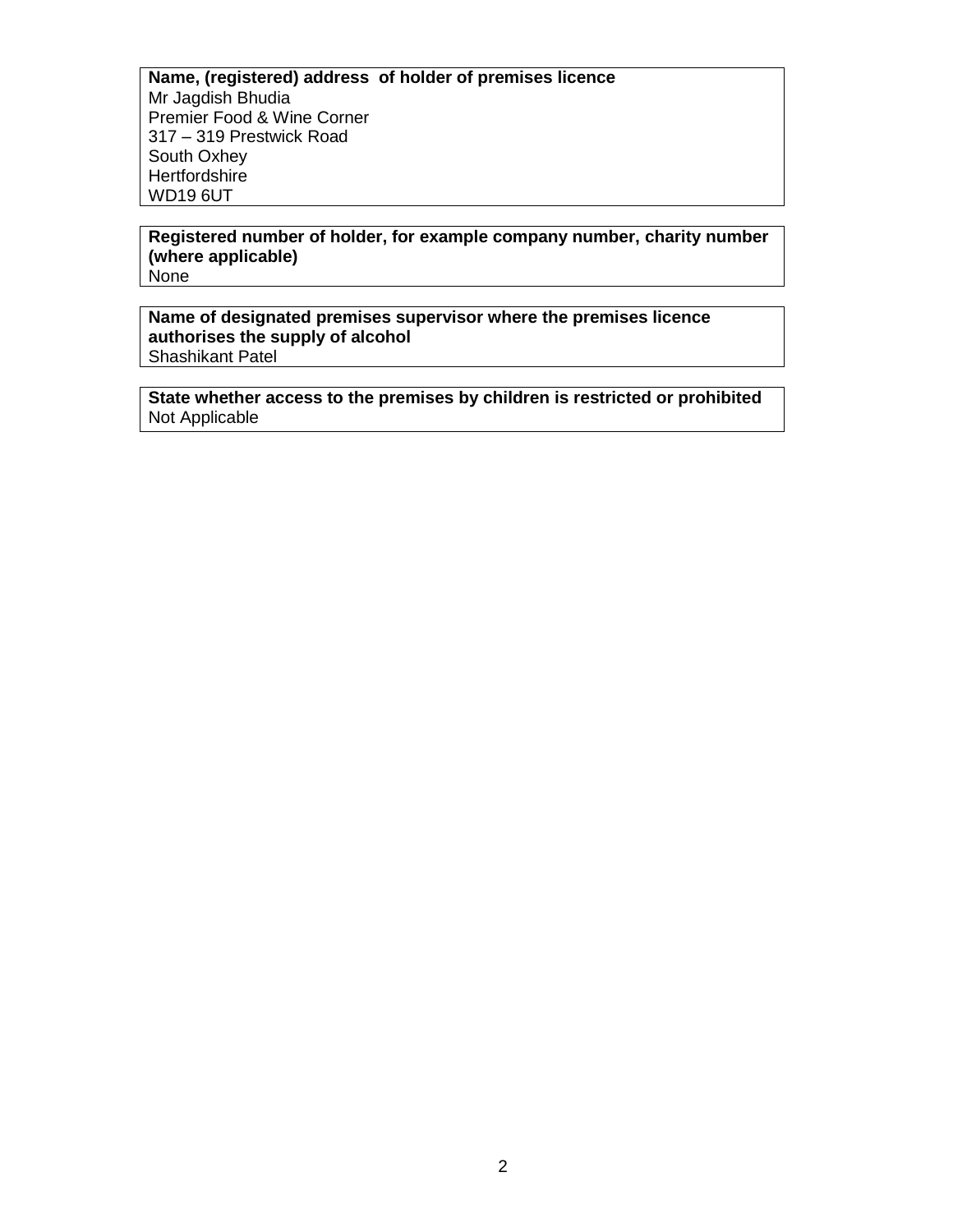**Reference number:** Local Licensing Authority

Three Rivers House Northway Rickmansworth Hertfordshire WD3 1RL Tel.: 01923 776611 Fax.:01923 896119



## **Licensing Act 2003 Premises licence**

# **Premises licence number: Prem/28/05**

# **Part 1 – Premises details**

| Postal address of premises, or if none, ordnance survey map reference or description |         |               |                      |  |
|--------------------------------------------------------------------------------------|---------|---------------|----------------------|--|
| Premier Food & Wine Corner                                                           |         |               |                      |  |
| 317-319 Prestwick Road                                                               |         |               |                      |  |
| South Oxhey                                                                          |         |               |                      |  |
| Post town                                                                            | Watford |               | Post code   WD19 6UT |  |
| Telephone number                                                                     |         | 0208 420 1026 |                      |  |
|                                                                                      |         |               |                      |  |

**Where the licence is time limited the dates**

### **Licensable activities authorised by the licence**

**Supply of alcohol**

**The times the licence authorises the carrying out of licensable activities**

# **Supply of Alcohol**

| Off sales:            |                 |
|-----------------------|-----------------|
| Mondays to Saturdays: | $08:00 - 23:00$ |
| Sundays               | $10:00 - 22:30$ |
| Good Friday           | $08:00 - 22:30$ |
| Christmas Day         | $12:00 - 15:00$ |
| Christmas Day         | $19:00 - 22:30$ |
|                       |                 |

# **The opening hours of the premises**

#### **Where the licence authorises supplies of alcohol whether these are on and/or off supplies** Off Supplies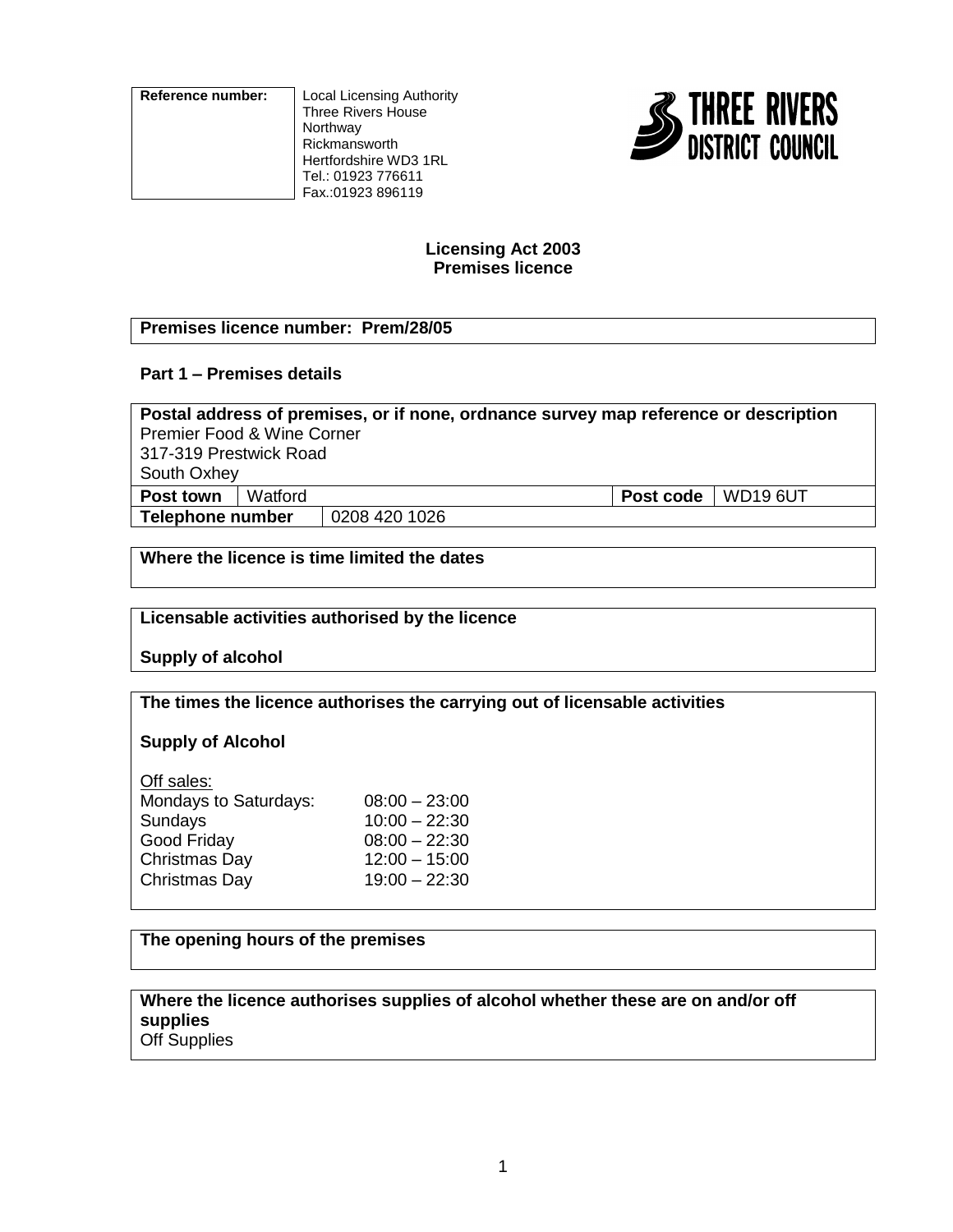# **Part 2**

## **Name, (registered) address, telephone number and e-mail (where relevant) of holder of premises licence** Mr Jagdish Bhudia Premier Food & Wine Corner 317 – 319 Prestwick Road South Oxhey **Hertfordshire** WD19 6UT

**Registered number of holder, for example company number, charity number (where applicable)** None

**Name, address and telephone number of designated premises supervisor where the premises licence authorises the supply of alcohol** Shashikant Patel



**Personal licence number and issuing authority of personal licence held by designated premises supervisor where the premises licence authorises the supply of alcohol** 01SX/LN/199906929 Brent Council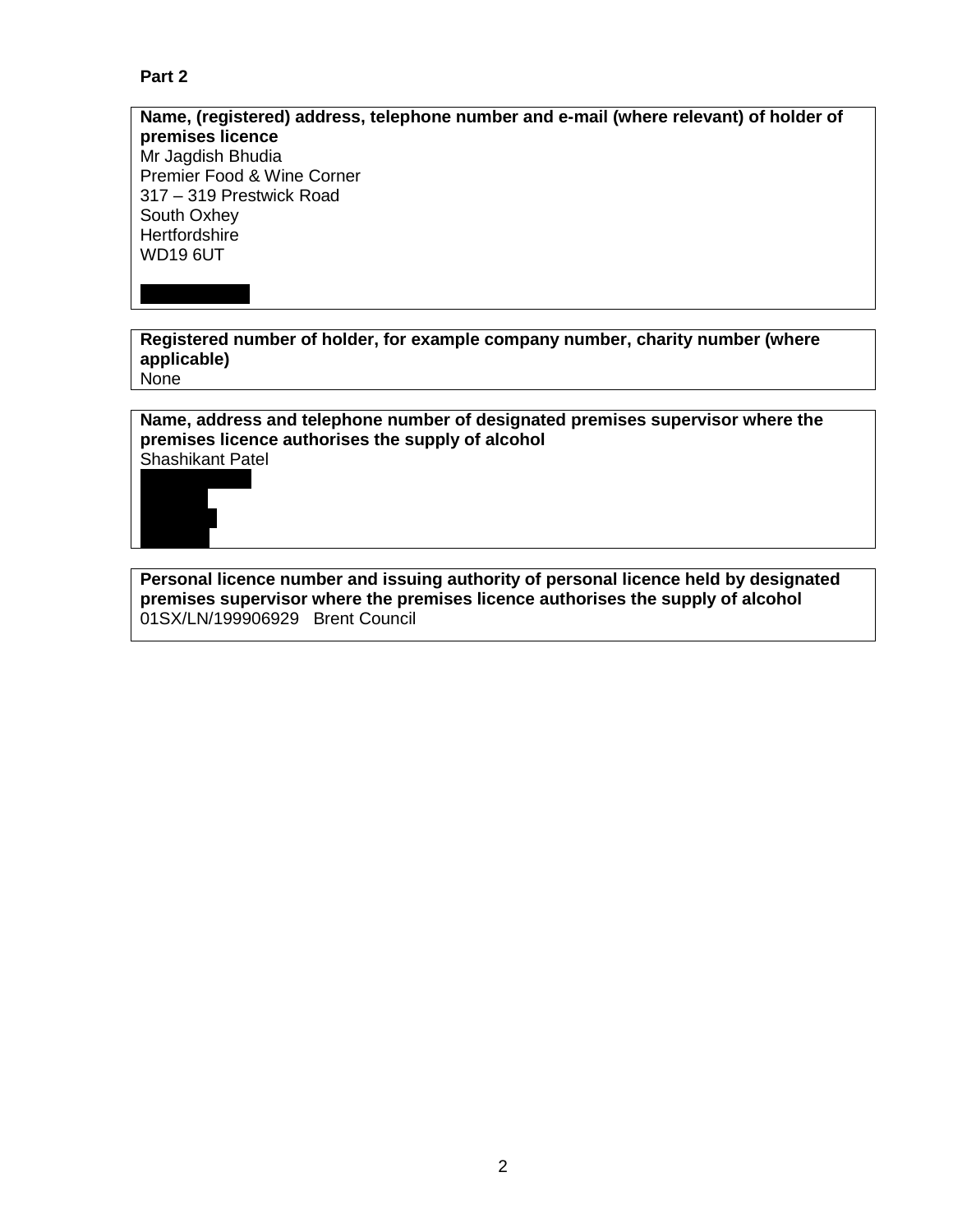## **Annex 1 - Mandatory conditions**

- 1. No supply of alcohol shall be made under this Premises Licence at a time:
	- (a) when there is no designated premises supervisor in respect of the Premises Licence.
	- (b) when the designated premises supervisor does not hold a personal licence or his or her personal licence is suspended.
- 2. Every supply of alcohol under the Premises Licence shall be made or authorised by a person who holds a personal licence.

### **Annex 2 - Conditions consistent with the Operating Schedule**

- 1 This Premises Licence is issued as a conversion of the following existing licence:
	- a) A Justices Off Licence issued under the Licensing Act 1964 to Tarla Patel & Sarlaben Patel & Vithalbhai Patel on 5<sup>th</sup> February 2004 by the Petty Sessional Division of West Herts.
- 2 All restrictions and rights attaching to the existing licence at the date of conversion (including standard conditions and expressed conditions subject to which the existing licence was issued and limitations on the use of the premises for the existing licensable activities under the existing licence by the Children and Young Persons Act 1933, the Cinematograph (Safety) Regulations 1955, the Licensing Act 1964 and the Sporting Events (Control of Alcohol Etc) Act 1985) shall apply to the same extent in relation to this Premises Licence (except only as restricted by the Licensing Act 2003) as if each such restriction or right (including standard conditions and expressed conditions subject to which the existing licence was issued and limitations on the use of the premises for the existing licensable activities under the existing licence by the Children and Young Persons Act 1933, the Cinematograph(Safety) Regulations 1955, the Licensing Act 1964, and the Sporting Events(Control of Alcohol Etc) Act 1985) were specifically and separately set out in this Premises Licence.

In these conditions:

"existing licence" means the licence referred to in condition 1(a) above

"existing licensable activities" under an existing licence means:

the licensable activities authorised by the existing licence

any other licensable activities which may be carried on at the premises in respect of which the existing licence has effect (at the date of conversion), by virtue of the existence of the licence.

"the date of conversion" of an existing licence means the date on which this Premises Licence was issued

3 Alcohol shall not be sold or supplied except during permitted hours.